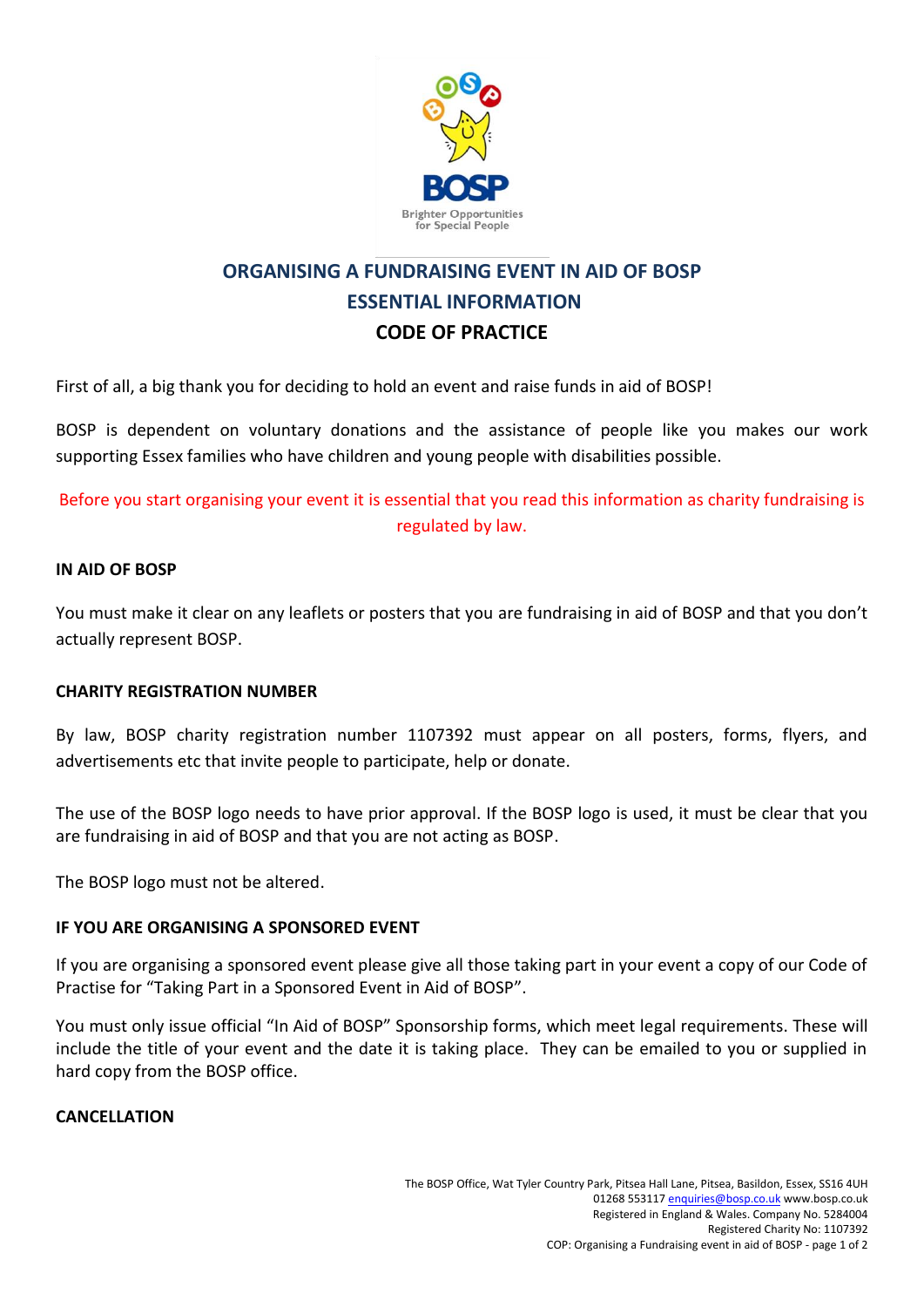If you cancel your event all supporters who have paid in advance must be offered refunds. If anyone declines their refund-or if you are unable to trace the donor, the money must be paid directly to BOSP.

# **SAFETY**

It is your responsibility to ensure your event runs safely. BOSP cannot accept liability for accidents or damage to people or property as a result of your event or activity.

You must ensure that the venue complies with all health and safety regulations.

Depending on the nature of your event, it may need to have first-aiders, such as St. Johns Ambulance, available.

You must ensure that your event complies with all health and safety regulations. Carry out a risk assessment before your event or activity to ensure that everyone involved with your event-participants, helpers and spectators-stay safe. You can find out more at [www.hse.gov.uk.](http://www.hse.gov.uk/)

Make sure that everyone involved with your event is aware of any potential risks and of any special requirements for taking part, e.g. fitness levels, training or specialist equipment needed. Supervise your event properly and adequately and take special care if children are involved.

Always ensure that children are safe and that you do not allow them to solicit money or collect money without being accompanied by an adult.

# **EQUAL ACCESS FOR ALL**

Please consider issues of equal access for all, even if an event is being targeted at a specific group of people. Further information is available from the Disability Rights Commission.

# **KEEPING IT LEGAL**

Your event MUST be covered by insurance, and if you are the event organiser, you may need to take out specific insurance cover. Your venue must have public liability insurance and if you are hiring equipment or employing any third parties for your event, you will need to contact your local police.

Follow good food hygiene procedures and comply with food regulations.

A license is needed if you plan to sell alcohol at your event even if the cost of the alcohol is included in the ticket price.

#### **RAFFLES AND LOTTERIES**

Please contact BOSP before conduction any raffle or lottery as there are laws regulating these. BOSP will discuss your raffle/lottery with you and provide our code of practise for 'Raffles (Lotteries) in Aid of BOSP'.

# **COLLECTIONS: PRIVATE PROPERTY & STREET**

Please contact BOSP before conducting any collection in aid of our charity as you must have BOSP'S written authority.

There are laws concerning street collections (you will need a license from the local council to collect in a public place) and we also have our own regulations.

BOSP will discuss your collection with you and give you our Code of Practise for "Money Collections in Aid of BOSP".